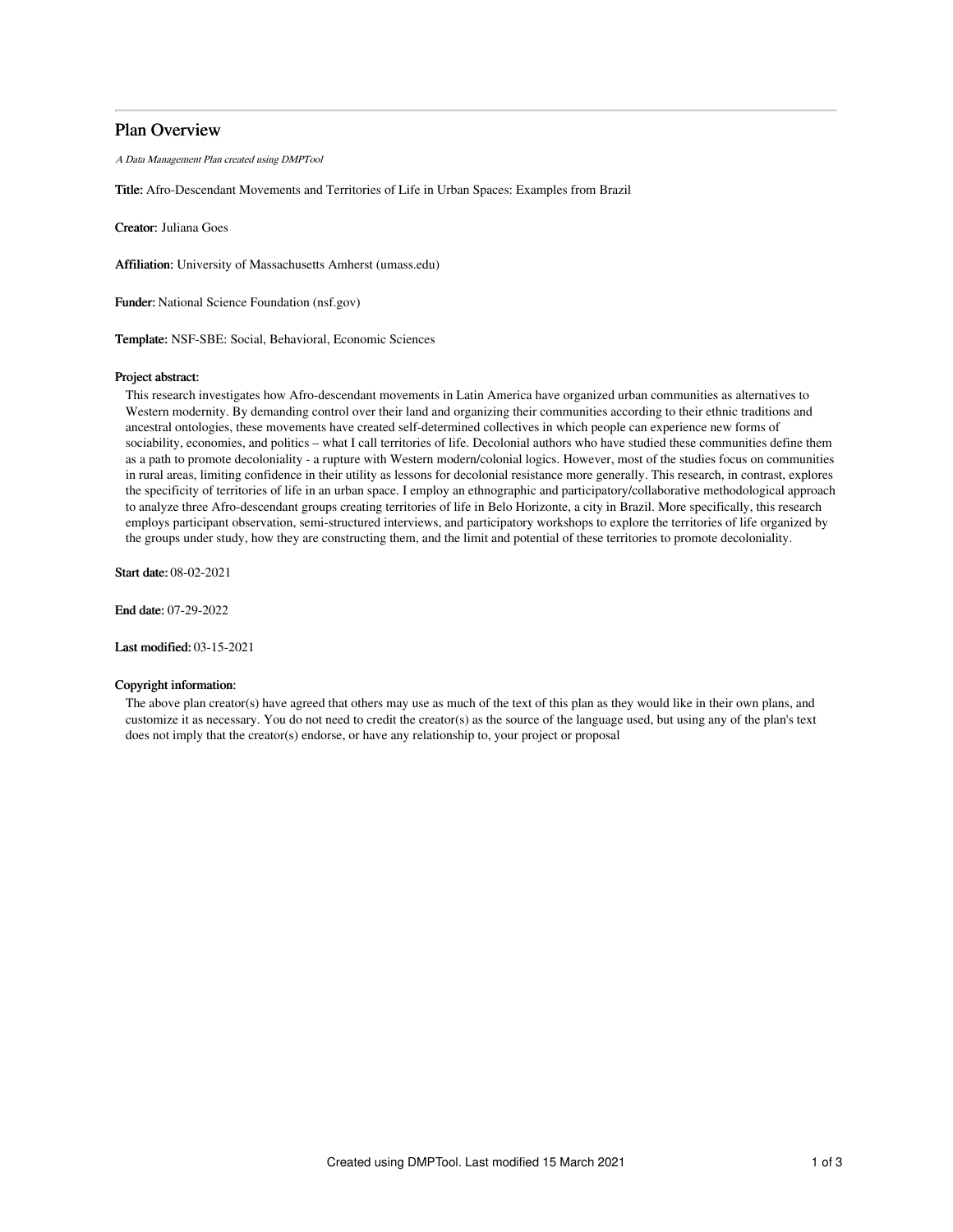# Roles and responsibilities

#### The DMP should outline the rights and obligations of all parties as to their roles and responsibilities in the management and retention of research data. It should also consider changes to roles and responsibilities that will occur should a principal investigator or co-PI leave the institution or project. Any costs should be explained in the Budget Justification pages.

The CO-PI (Juliana Góes) will be responsible for data collection, management, storage, retention, and dissemination. She will review and update the data management plan after six months of the research being initiated to ensure the plan is being adhered to. The PI (Prof. Agustin Lao-Montes) will mentor the process.

# Expected data

#### The DMP should describe the types of data, samples, physical collections, software, curriculum materials, and other materials to be produced in the course of the project. It should then describe the expected types of data to be retained.

Data produced in this research will be: audio recordings from 30 in-depth semi-structured interviews of approximately 1.5 hours in length, transcriptions of these interviews, field notes from participant observation, and reports of the workshops held with representatives of the Afro-Brazilian urban movements. The CO-PI will transcribe audio recordings and type field notes and workshop reports using word processing software. The CO-PI also will share the reports with workshop participants, who will review, correct, and contribute to the document.

Data will be coded using NVivo, a qualitative research software. In addition, the CO-PI will write analytical memos in word processing software to each code to track their meanings, connections, and relationships with the theoretical framework.

### Period of data retention

SBE is committed to timely and rapid data distribution. However, it recognizes that types of data can vary widely and that acceptable norms also vary by scientific discipline. It is strongly committed, however, to the underlying principle of timely access, and applicants should address how this will be met in their DMP statement. Audio recordings from interviews will be stored until they have been transcribed. Transcriptions, field notes, and workshop reports, as well as the memos related to the coding process, will be stored for five years from the date of the CO-PI's final publication associated with this research.

#### Data format and dissemination

The DMP should describe data formats, media, and dissemination approaches that will be used to make data and metadata available to others. Policies for public access and sharing should be described, including provisions for appropriate protection of privacy, confidentiality, security, intellectual property, or other rights or requirements. Research centers and major partnerships with industry or other user communities must also address how data are to be shared and managed with partners, center members, and other major stakeholders.

Audio recordings will be stored in .mp3 format. Transcriptions, field notes, and workshop reports will be stored in .doc and .rtf. NVivo files will be stored in .nvp format. Analytical memos will be stored in .doc and .rtf formats.

Since this research is related to specific social movements, transcriptions, field notes, and workshop reports may be identifiable by nature. Due to this, raw data will not be made publicly available. Results from this project will be processed and anonymized by the CO-PI and will be disseminated in four ways. First, the CO-PI will write a bookstyle dissertation, that will be presented to the members of Afro-descendant movements engaged in the research and will later be submitted for publication. Second, academic articles will be produced and presented at academic conferences. Third, a final report of the workshops, co-conceived with the workshop participants and comprising of an overview of the collaborative research process, will be created and made available online at the ScholarWorks@UMass Data Repository [\(https://scholarworks.umass.edu/data](https://scholarworks.umass.edu/data/)). This is an open access repository administrated by the University of Massachusetts Amherst that provides stable and long-term URL links to research material. In addition, ScholarWorks is indexed by Google, Bing, and other search engines, allowing accessibility to readers worldwide, including the non-academic community. The report will be in English and Portuguese and in accessible/popular language. Readme files, which provide contextual information about the data, will follow the report. Finally, the report also will be listed on the Registry of Anthropological Data Wiki (<https://anthroregistry.fandom.com/wiki/Special:WikiActivity>).

### Data storage and preservation of access

#### The DMP should describe physical and cyber resources and facilities that will be used for the effective preservation and storage of research data. These can include third party facilities and repositories

Data will be stored in the secure online storage system offered by the University of Massachusetts at Amherst. Currently, this system is called Box, but the university is transitioning to Microsoft OneDrive. Both systems provide tools to secure sensitive data and allow the user to share files with invited people only. Workshop reports will be shared with workshop participants through these systems to enable them to collaborate with the file.

Besides, data will be backed up to an external hard drive, that will be password protected, every two weeks. After the CO-PI leaves the University of Massachusetts at Amherst, the data will be deleted from the online storage and kept on the external hard drive.

#### Additional possible data management requirements